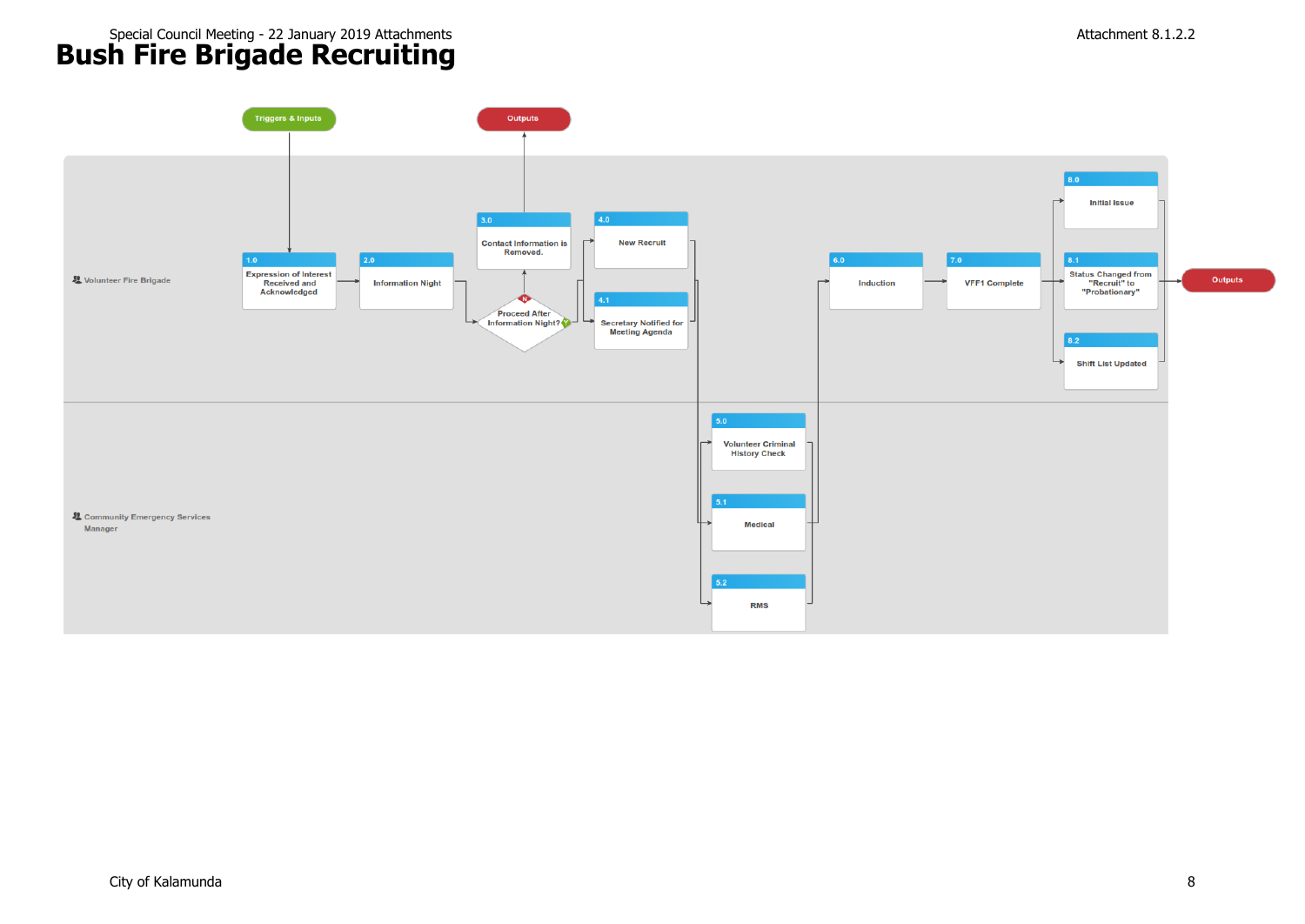# **Summary**

#### **Objective**

These are the steps the Brigade takes to recruit new members. It describes the full process managed by both the volunteers and the City of Kalamunda staff.

This process is aligned with the Constitution of the Kalamunda Volunteer Bush Fire Brigade which is executed by the members and accepted by the City of Kalamunda Chief Executive Officer.

**Owner** Steven Lake

**Expert** Steven Lake

# **Procedure**

**1.0 Expression of Interest Received and Acknowledged**

**Volunteer Fire Brigade**

**a** The initial expression of interest is received via web; OR

#### **NOTE <http://www.kalamundabfb.org.au/join-us/>**

**b** Expression of Interest is sent to the recruiting officer, and the following details are recorded

#### **NOTE Information Required**

- \* Full Name
- \* E-Mail Address
- \* Contact Phone Number
- \* Residential Address (Must reside within the City of Kalamunda per Brigade General Instruction 1.1)

#### **c** Join Request Acknowledged

#### **NOTE Acknowledgement Sent (via e-mail)**

A short "Thank you for your interest in joining the Kalamunda Volunteer Bush Fire Brigade.". This provides the initial contact with the applicant, along with details on how to get back to the Brigade if any further questions.

**2.0 Information Night**

**Volunteer Fire Brigade**

#### **NOTE Details of Information Night**

- This is where the details of the commitment are explained to potential recruits. This includes:
- \* What the Brigade does, our purpose and responsibility to the community
- \* What being a volunteer firefighter is about?
- \* The number of training hours required to complete probation
- \* The 24/7 commitment once probation has finished

It's reasonable to expect a number of people will decide not to go through with joining at this point

# ? **Proceed After Information Night?**

**Volunteer Fire Brigade**

**YES....** Continue

**NO....** NEXT ACTIVITY

**3.0 Contact Information is Removed.**

# **Volunteer Fire Brigade**

### **NOTE Contact is Removed**

After being given the full details about what a volunteer firefighter does and the responsibility of the Brigade, it is reasonable to expect people to not proceed with joining. If this is the case, the contact's informaton is removed from our database.

\_\_\_\_\_\_\_\_\_\_\_\_\_\_\_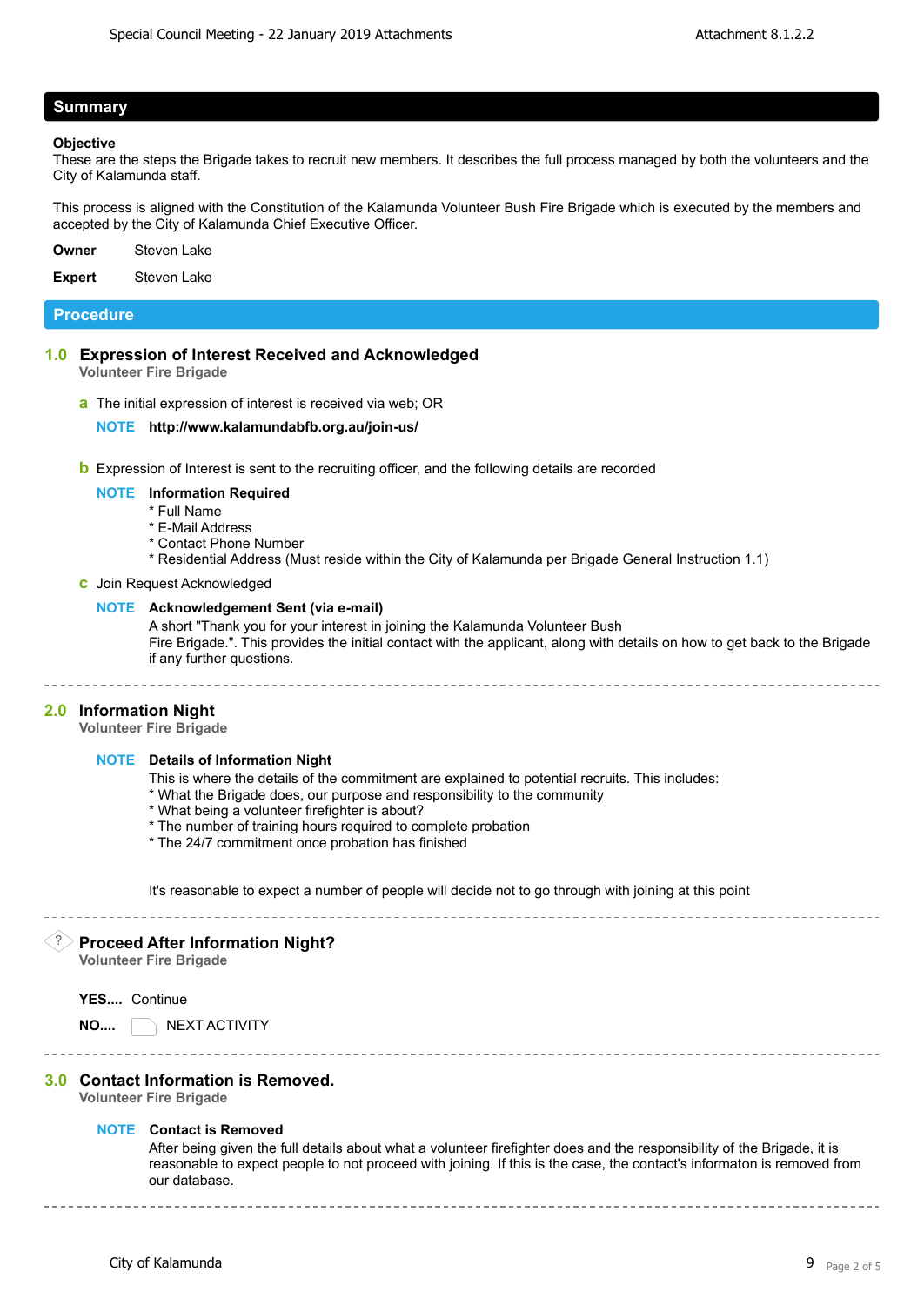Special Council Meeting - 22 January 2019 Attachments **Attachment 8.1.2.2** 

#### **4.0 New Recruit**

**Volunteer Fire Brigade**

#### **NOTE Recruit**

A recruit is someone who has decided to join the Brigade to be a volunteer firefighter. A person is known as a recruit until they have completed their first basic training.

Recruits may NOT attend any operational Brigade activity such as training or hazard reduction.

**a** Brigade Membership Application

**b** Volunteer Criminal History Check (along with appropriate identification)

#### **NOTE IMPORTANT - Discuss with Recruit**

The recruit MUST be informed that if there are any court appearances or any criminal history, that they call the Chief to discuss immediately after they sign the volunteer criminal history check. This allows a confidential reporting process, plus an early opportunity to decide whether the recruit can continue.

### **4.1 Secretary Notified for Meeting Agenda**

**Volunteer Fire Brigade**

#### **NOTE New members to be accepted by Brigade Membership**

As per section 10.2.1 of the Brigade Constitution

#### **5.0 Volunteer Criminal History Check**

**Community Emergency Services Manager**

- **a** Volunteer Criminal History Check is submitted to People Services by the Chief
- **b** Volunteer Criminal History Check is reviewed by the Captain and the Chief

### -----------------------------

#### **5.1 Medical**

**Community Emergency Services Manager**

- **a** Medical Order Sent
- **b** Volunteer books an appointment
- **c** Results are reviewed by the Chief and Captain if/where appropriate

-----------------------------------

#### **5.2 RMS**

**Community Emergency Services Manager**

- **a** RMS is Updated at DFES
- **b** DFES ID and details are e[-mailed to captain@kalamundabfb.org.au](mailto:captain@kalamundabfb.org.au)

#### **6.0 Induction**

**Volunteer Fire Brigade**

- **a** BART
- **b** SMSer
- **c** Office 365
- **d** File Created
- **e** TimeKeeper Sign in / Sign Out Process
- **f** Station Induction Egress, Tour, Facilities
- **g** eAcademy Introduction

#### **7.0 VFF1 Complete**

**Volunteer Fire Brigade**

#### **NOTE VFF1**

Generally, we would like recruits to attend the IFF/BFF courses held by the Brigade. However if they are unable to attend these courses, they can find other courses being run by other BGUs where appropriate.

**a** Introduction to Fire Fighting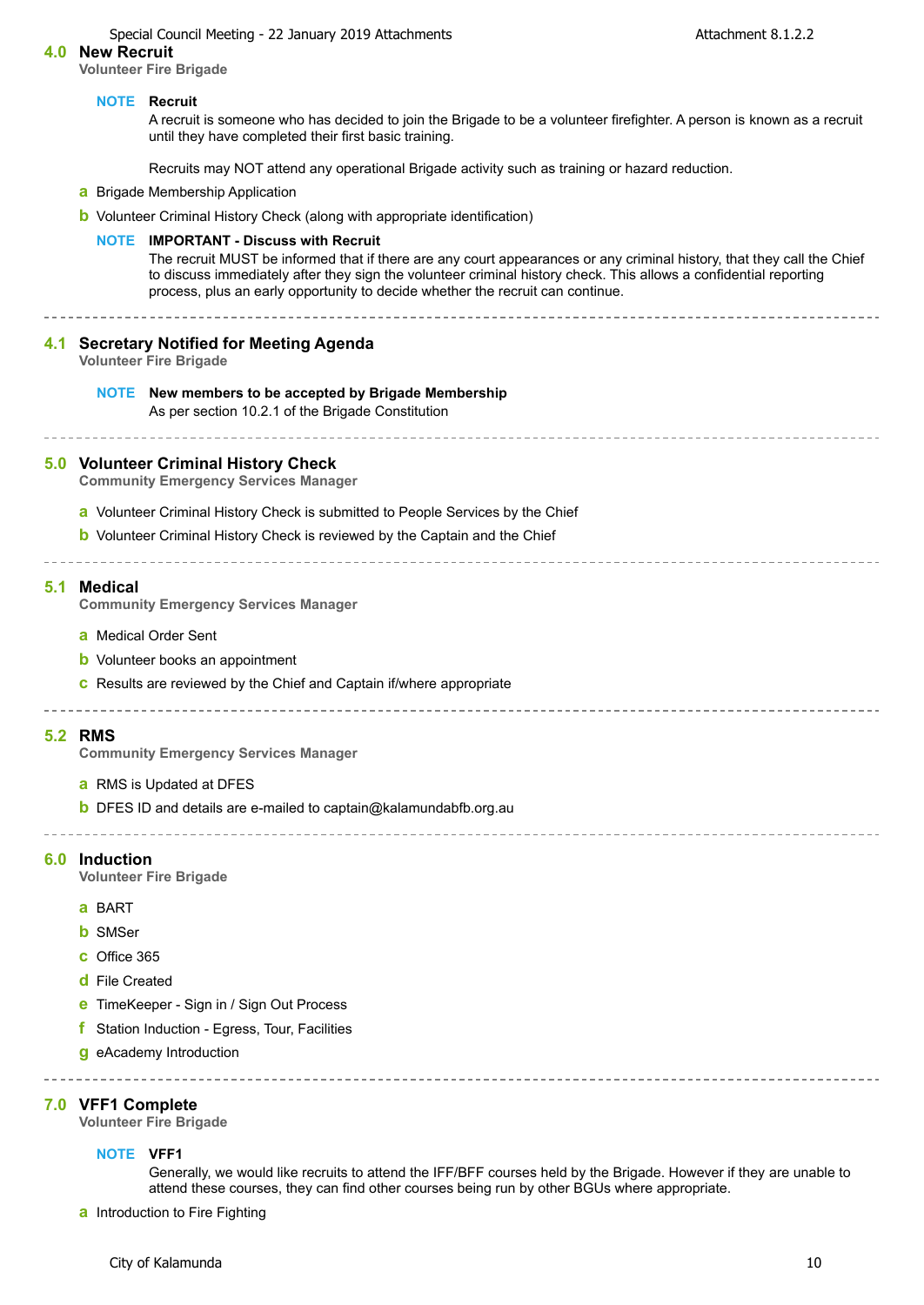**b** Bush Fire Fighting **c** AIIMS Online

 $- - - - -$ 

# **8.0 Initial Issue**

**Volunteer Fire Brigade**

- **a** Locker Allocated
- **b** Tags Created
- **c** [@TODO:](mailto:@todo) PPC Issued and Recorded (exactly what can be issued? Secondhand Helmet, Torch, Tunic, Pants, Boots, New gloves)

# **8.1 Status Changed from "Recruit" to "Probationary"**

**Volunteer Fire Brigade**

# **8.2 Shift List Updated**

**Volunteer Fire Brigade**

\_\_\_\_\_\_\_\_\_\_\_\_\_

- **a** Captain / 1st Lieutenant Updates Shift List
- **b** Probationary Firefighter is introduced to their officer and crew leader

# **Triggers & Inputs**

# **TRIGGERS**

None Noted

# **INPUTS**

| Input           | <b>From Process</b> | <b>How Used</b> |
|-----------------|---------------------|-----------------|
| Initial Contact | N/A                 | Details are     |

Details are obtained and stored electronically. The information is captured internally within the Brigade's database

<u>La de de de de de</u>

# **Outputs & Targets**

# **OUTPUTS**

None Noted

# **PERFORMANCE TARGETS**

None Noted

# **RACI**

### **RESPONSIBLE**

Roles that perform process activities

Community Emergency Services Manager, Volunteer Fire Brigade

Systems that perform process activities

None Noted

### **ACCOUNTABLE**

For ensuring that process is effective and improving

**Process Owner Process Expert** Steven Lake Steven Lake

 $- - - - - - - -$